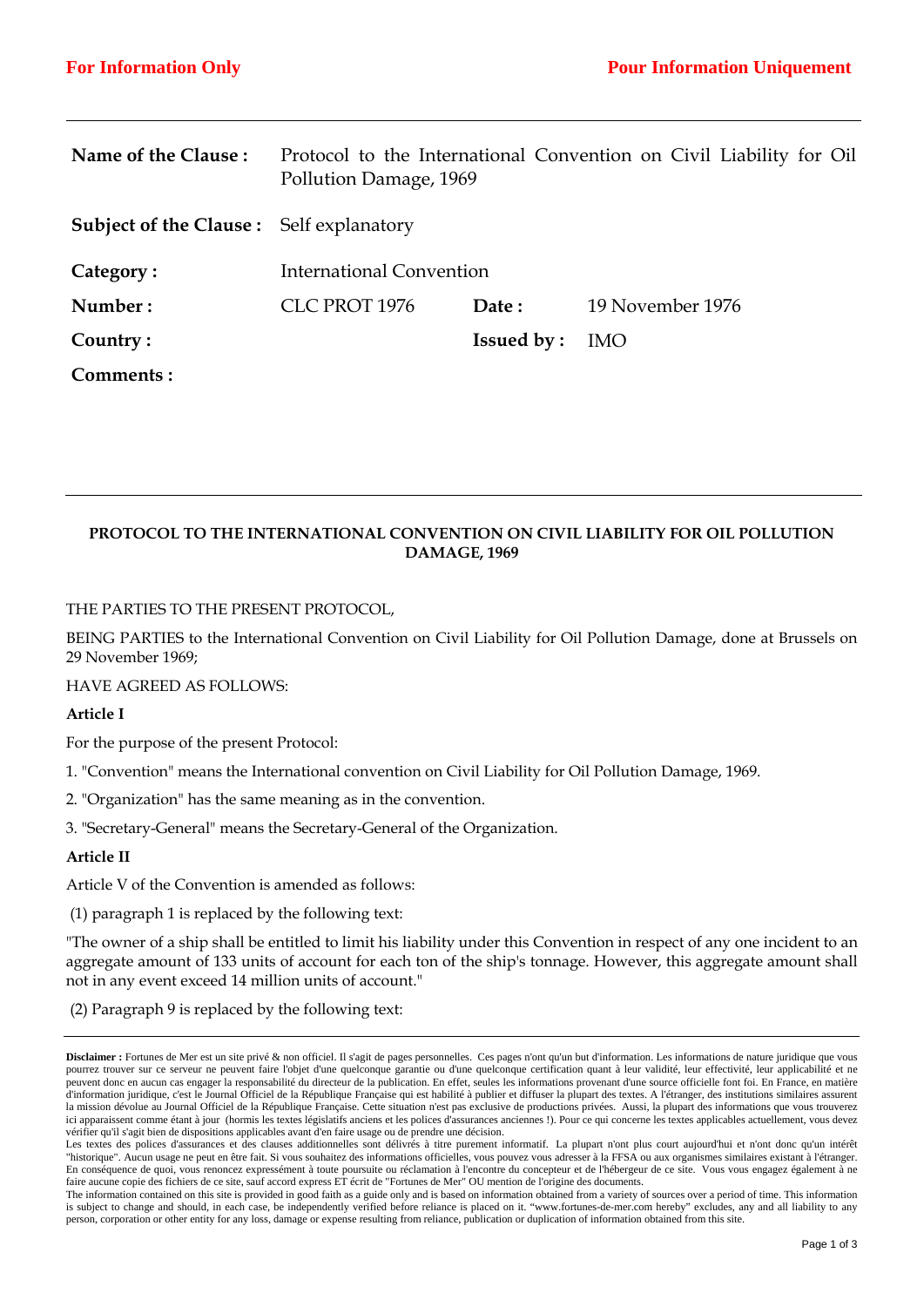9. (a) The "unit of account" referred to in paragraph 1 of this Article is the Special Drawing Right as defined by the International Monetary Fund. The amounts mentioned in paragraph 1 shall be converted into the national currency of the State in which the fund is being constituted on the basis of the value of that currency by reference to the Special Drawing Right on the date of the constitution of the fund. The value of the national currency, in terms of the Special Drawing Right, of a Contracting State which is a member of the International Monetary Fund, shall be calculated in accordance with the method of valuation applied by the International Monetary Fund in effect at the date in question for its operations and transactions. The value of the national currency, in terms of the Special Drawing Right, of a Contracting State which is not a member of the International Monetary Fund, shall be calculated in a manner determined by that State.

9. (b) Nevertheless, a contracting State which is not a member of the International Monetary Fund and whose law does not permit the application of the provisions of paragraph 9(a) of this Article may, at the time of ratification, acceptance, approval of or accession to the present Convention, or at any time thereafter, declare that the limits of liability provided for in paragraph 1 to be applied in its territory shall, in respect of any one incident, be an aggregate of 2,000 monetary units for each ton of the ship's tonnage provided that this aggregate amount shall not in any event exceed 210 million monetary units. The monetary unit referred to in this paragraph corresponds to sixty-five and a half milligrammes of gold of millesimal fineness nine hundred. The conversion of these amounts into the national currency shall be made according to the law of the State concerned.

9. (c) The calculation mentioned in the last sentence of paragraph 9(a) and the conversion mentioned in paragraph 9 (b) shall be made in such a manner as to express in the national currency of the Contracting State as far as possible that same real value for the amounts in paragraph 1 as is expressed there in units of account. Contracting States shall communicate to the depositary the manner of calculation pursuant to paragraph 9(a), or the result of the conversion in paragraph 9(b) as the cause may be, when depositing an instrument referred to in Article IV and whenever there is a change in either.

# **Article III**

1. The present Protocol shall be open for signature by any State which has signed the Convention or acceded thereto and by any State invited to attend the Conference to Revise the Unit of Account Provisions of the Convention on Civil Liability for Oil Pollution Damage, 1969, held in London from 17 to 19 November 1976. The Protocol shall be open for signature from 1 February 1977 to 31 December 1977 at the Headquarters of the Organization.

2. Subject to paragraph 4 of this Article, the present Protocol shall be subject to ratification, acceptance or approval by the States which have signed it.

3. Subject to paragraph 4 of this Article, this Protocol shall be open for accession by States which did not sign it.

4. The present Protocol may be ratified, accepted, approved or acceded to by States Parties to the Convention.

## **Article IV**

1. Ratification, acceptance, approval or accession shall be effected by the deposit of a formal instrument to that effect with the Secretary-General.

2. Any instrument of ratification, acceptance, approval or accession deposited after the entry into force of an amendment to the present Protocol with respect to all existing Parties or after the completion of all measures required for the entry into force of the amendment with respect to all existing parties, shall be deemed to apply to the Protocol as modified by the amendment.

## **Article V**

1. The present Protocol shall enter into force for the States which have ratified, accepted approved or acceded to it on the ninetieth day following the date on which eight States including five States each with not less than 1,000,000 gross tons of tanker tonnage have deposited instruments of ratification, acceptance, approval or accession with the Secretary-General.

2. For each State which subsequently ratifies, accepts approves or accedes to it, the present Protocol shall enter into force on the ninetieth day after the deposit by such State of the appropriate instrument.